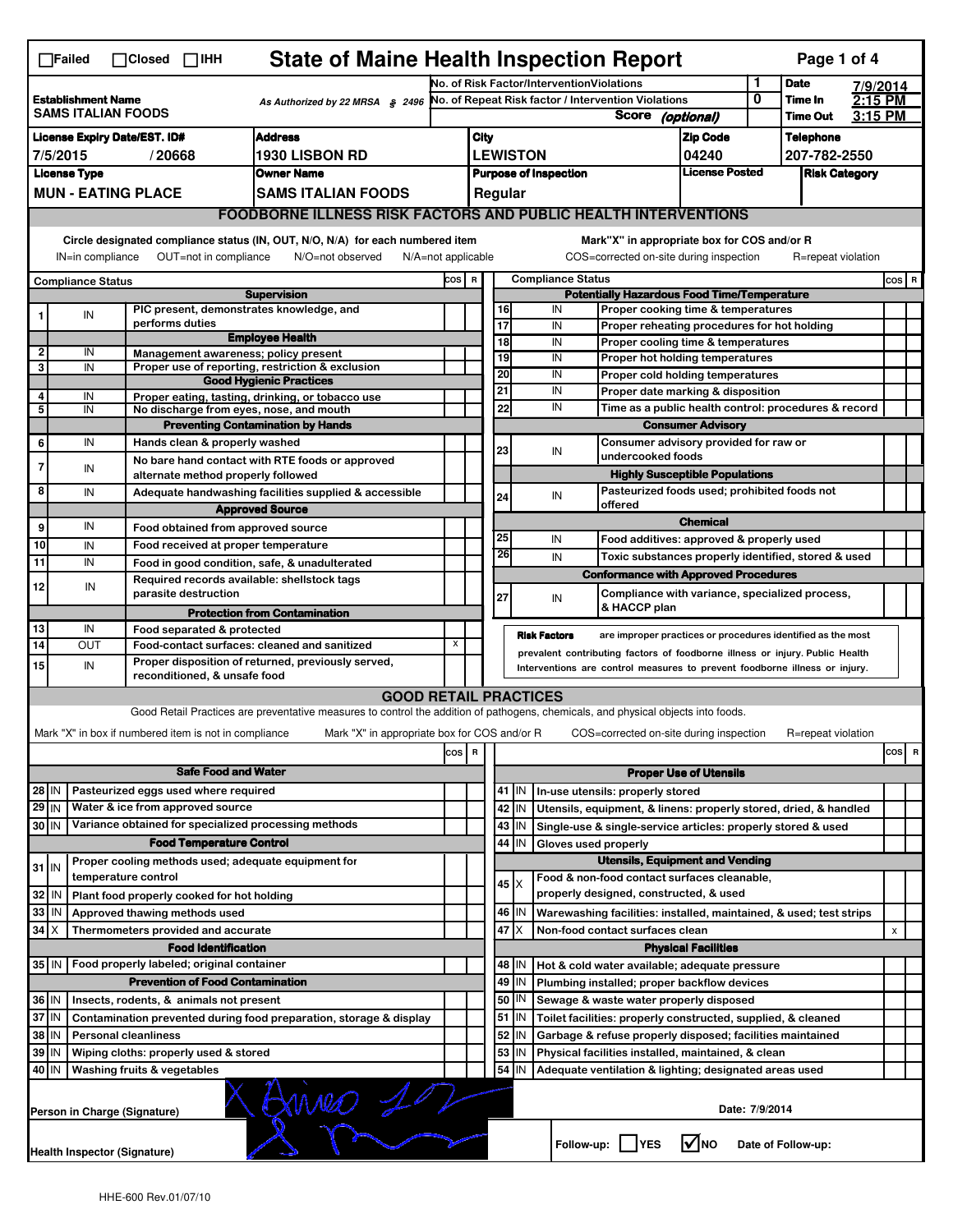|                                                        |                                    |             |                                 | <b>State of Maine Health Inspection Report</b> | Page 2 of 4 |                  |                   |                                  |  |  |
|--------------------------------------------------------|------------------------------------|-------------|---------------------------------|------------------------------------------------|-------------|------------------|-------------------|----------------------------------|--|--|
| <b>Establishment Name</b><br><b>SAMS ITALIAN FOODS</b> | \$2496<br>As Authorized by 22 MRSA |             |                                 |                                                |             | 7/9/2014<br>Date |                   |                                  |  |  |
| License Expiry Date/EST. ID#<br>7/5/2015<br>/20668     | <b>Address</b><br>1930 LISBON RD   |             |                                 | City / State<br><b>LEWISTON</b>                |             | /ME              | Zip Code<br>04240 | <b>Telephone</b><br>207-782-2550 |  |  |
|                                                        |                                    |             | <b>Temperature Observations</b> |                                                |             |                  |                   |                                  |  |  |
| Location                                               | <b>Temperature</b>                 |             |                                 |                                                |             | <b>Notes</b>     |                   |                                  |  |  |
| tuna                                                   | 41                                 |             |                                 |                                                |             |                  |                   |                                  |  |  |
| meatballs                                              | 163                                | hot holding |                                 |                                                |             |                  |                   |                                  |  |  |
| pizza sauce                                            | 41                                 |             |                                 |                                                |             |                  |                   |                                  |  |  |
| hot water                                              | 110 plus                           |             |                                 |                                                |             |                  |                   |                                  |  |  |
| showcase                                               | 34                                 |             |                                 |                                                |             |                  |                   |                                  |  |  |



**Date: 7/9/2014**

HHE-601(a)Rev.01/07/10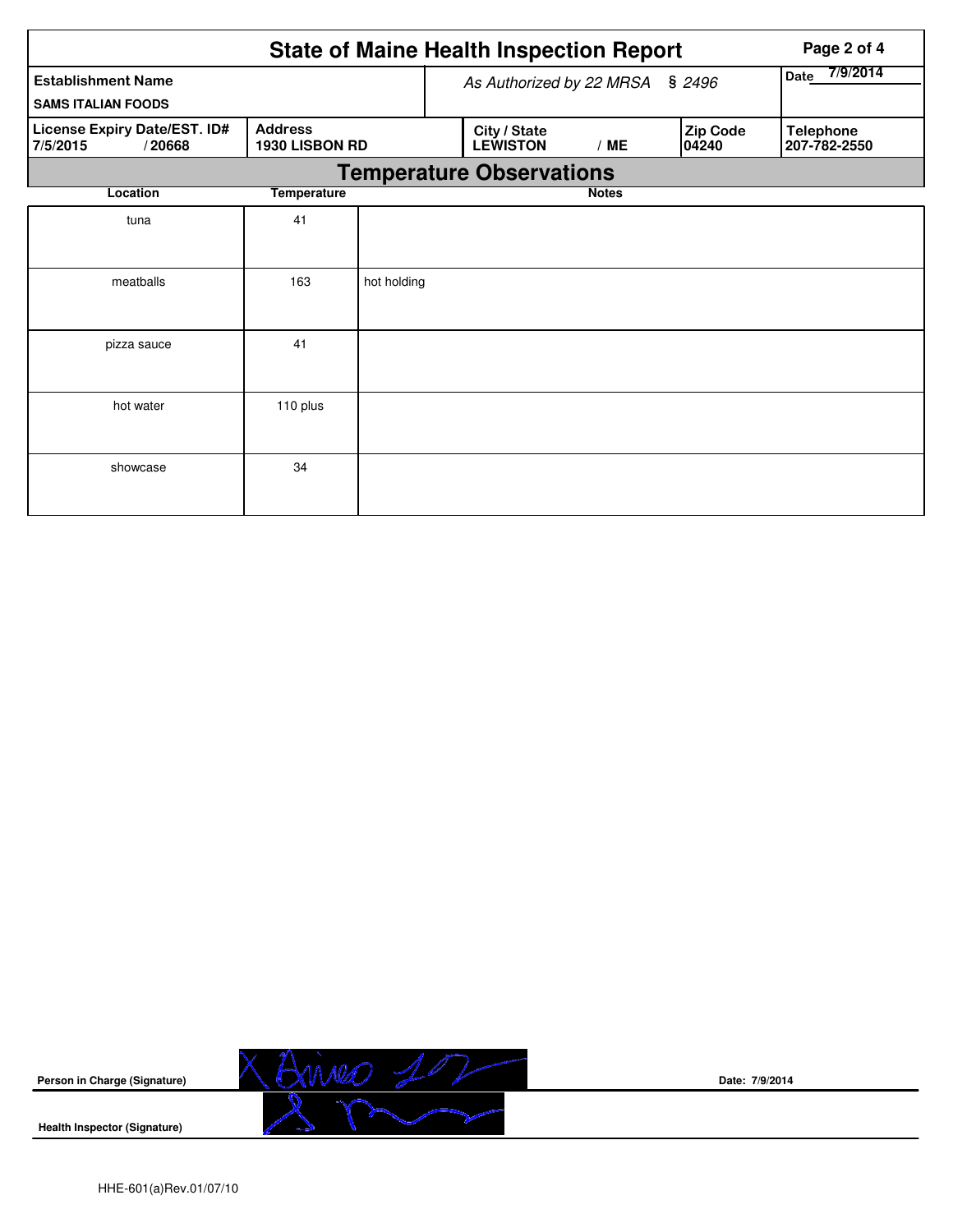| <b>State of Maine Health Inspection Report</b>                                                                                                     |                                        |                                         |                                 |    |                          |  |  |  |  |
|----------------------------------------------------------------------------------------------------------------------------------------------------|----------------------------------------|-----------------------------------------|---------------------------------|----|--------------------------|--|--|--|--|
| <b>Establishment Name</b>                                                                                                                          |                                        |                                         |                                 |    |                          |  |  |  |  |
| <b>SAMS ITALIAN FOODS</b>                                                                                                                          |                                        |                                         |                                 |    |                          |  |  |  |  |
| 7/5/2015                                                                                                                                           | License Expiry Date/EST. ID#<br>/20668 | <b>Address</b><br><b>1930 LISBON RD</b> | City / State<br><b>LEWISTON</b> | ME | <b>Zip Code</b><br>04240 |  |  |  |  |
| <b>Observations and Corrective Actions</b>                                                                                                         |                                        |                                         |                                 |    |                          |  |  |  |  |
| Violations cited in this report must be corrected within the time frames below, or as stated in sections<br>8-405.11 and 8-406.11 of the Food Code |                                        |                                         |                                 |    |                          |  |  |  |  |
| 14: 4-601.11.(A): C: Equipment food-contact surfaces and utensils are not clean to sight and touch.                                                |                                        |                                         |                                 |    |                          |  |  |  |  |
| INSPECTOR NOTES: tomato slicer corrected on site                                                                                                   |                                        |                                         |                                 |    |                          |  |  |  |  |
| 34: 4-302.12.(A): N: Inadequate number of food temperature measuring devices provided.                                                             |                                        |                                         |                                 |    |                          |  |  |  |  |
| <b>INSPECTOR NOTES: needed all refrigeration units</b>                                                                                             |                                        |                                         |                                 |    |                          |  |  |  |  |

45: 4-204.12: N: Equipment openings, closures and deflectors are improperly designed and constructed.

INSPECTOR NOTES: replace door seal large cooler

47: 4-602.13: N: Non-food contact surfaces are not cleaned at a frequency necessary to preclude accumulation of soil residues.

INSPECTOR NOTES: clean door seals pizza bar--corrected on site--clean culinary sink pipe under sink-corrected on site



**Date: 7/9/2014**

**Health Inspector (Signature)**